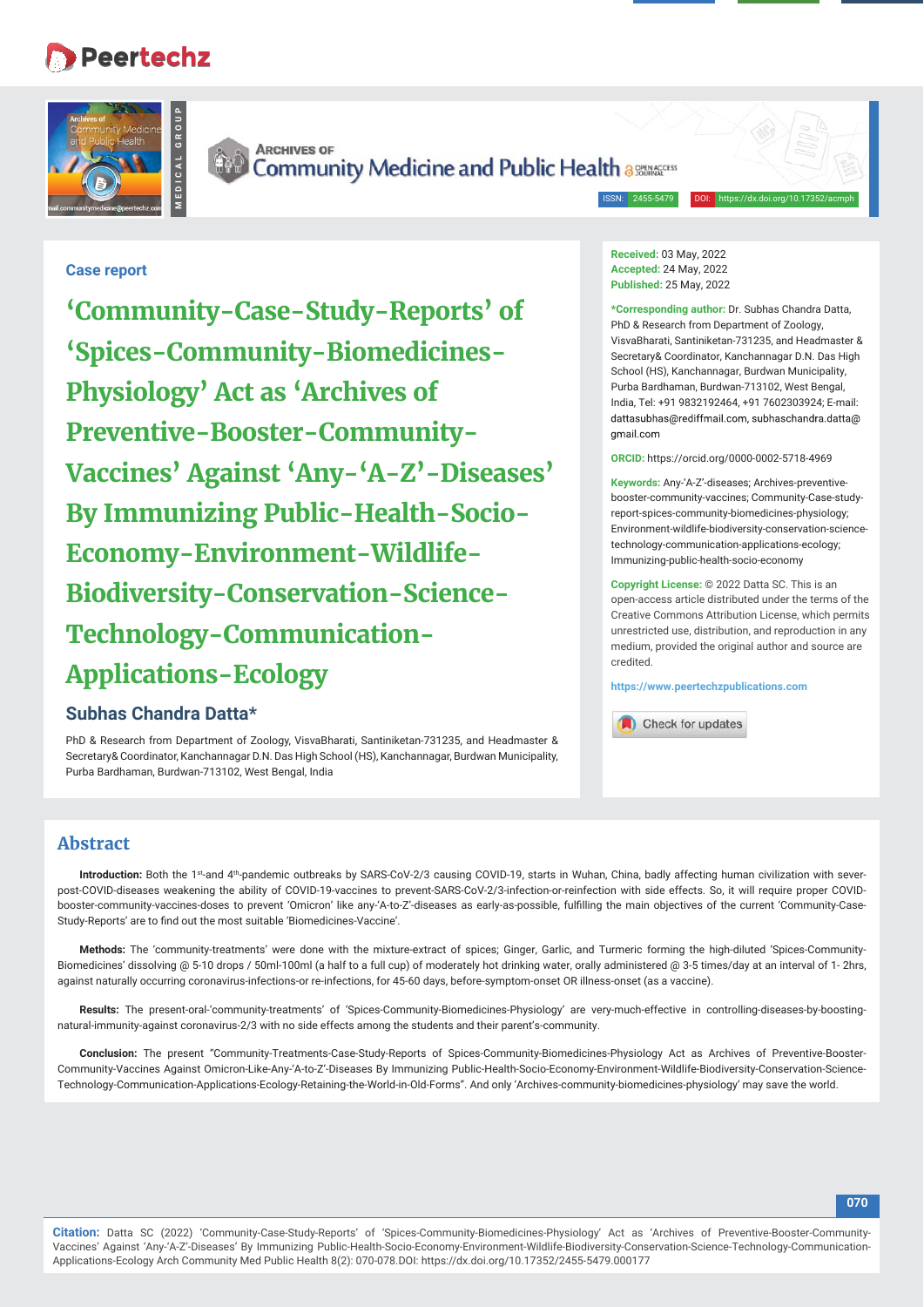# **Introduction**

Both the  $1^{st}$ -and  $4^{th}$ -pandemic outbreaks by different mutant-virus-pathogens SARS-CoV-2/3 causing COVID-19, start in Wuhan, China, badly affecting human civilization, our lives, our activity, behavior, food habits, etc. It causes globally more than 500 million coronavirus infections, and over 6.2 million mortality with emerging many-sever-post-COVID-diseases, and it affects long-term-serious-globalpublic-health-problems that weaken the 'ability of COVID-19 vaccines' to prevent-SARS-CoV-2/3-infection-or-reinfection, and it arises the three key questions about what's after Omicron next variant with the efficacy of the fourth dose of COVID-19 mRNA Vaccine against Omicron. And on 23 May 2022, BBC News, the head of the World Health Organization (WHO), warned that the world is facing "formidable" challenges, including Covid, the war in Ukraine, and monkeypox. It is known, that it's a less-lethal relative of smallpox, Monkeypox, that has spread in many populations around the world (in 13 countries on 4 continents), and the scientists are trying to understand why the monkeypox virus, a rare viral disease seldom detected in at least 11 non-African countries in the past week. After the outbreak was first identified in the UK,

the virus began to be seen across Europe - with public health agencies in Spain, Portugal, Germany, Belgium, France, the Netherlands, Italy, and Sweden all confirming cases [1a,1c-3]. The Covid-19 pandemic is not over yet, but some researchers are already worrying about monkey-pox also. The U.S. Food and Drug Administration (FDA) approves the COVID-19 vaccine treatment first time for young children under five, which has already begun in June, and the pediatric patients are 28 days of age and older weighing at least 3 kilograms. Currently, 'The Guardian reports that South Africa may be entering its 'Fifth Covid wave' earlier than expected (Plate 1; In The New York Times, May 20, 2022). And globally, more than 11 billion doses of COVID-19 vaccines have already been administered in April 2022, but it has some side effects of vaccination like myopericarditis, and the scientist already been found that the heart inflammation risk after a COVID-19 vaccine is no different than after other shots [4,5]. To tackle these worst situations, it has already been reported that the physiology of different forms of traditional biomedicines, prepared from; ginger (Zingiber officinale Rosc.), turmeric (Curcuma longa L.), and garlic (*Allium sativum* L.) (Plate 2), are effective against COVID-19 or other viral infections or other diseases by boosting immunity [1a,6-27a]. So, the present 'Community-



**Plate 1:** COVID 19 and monkeypox-diseases report of United States, United Kingdom, different countries (In The New York Times, May 20, 2022, and web pages).

**071**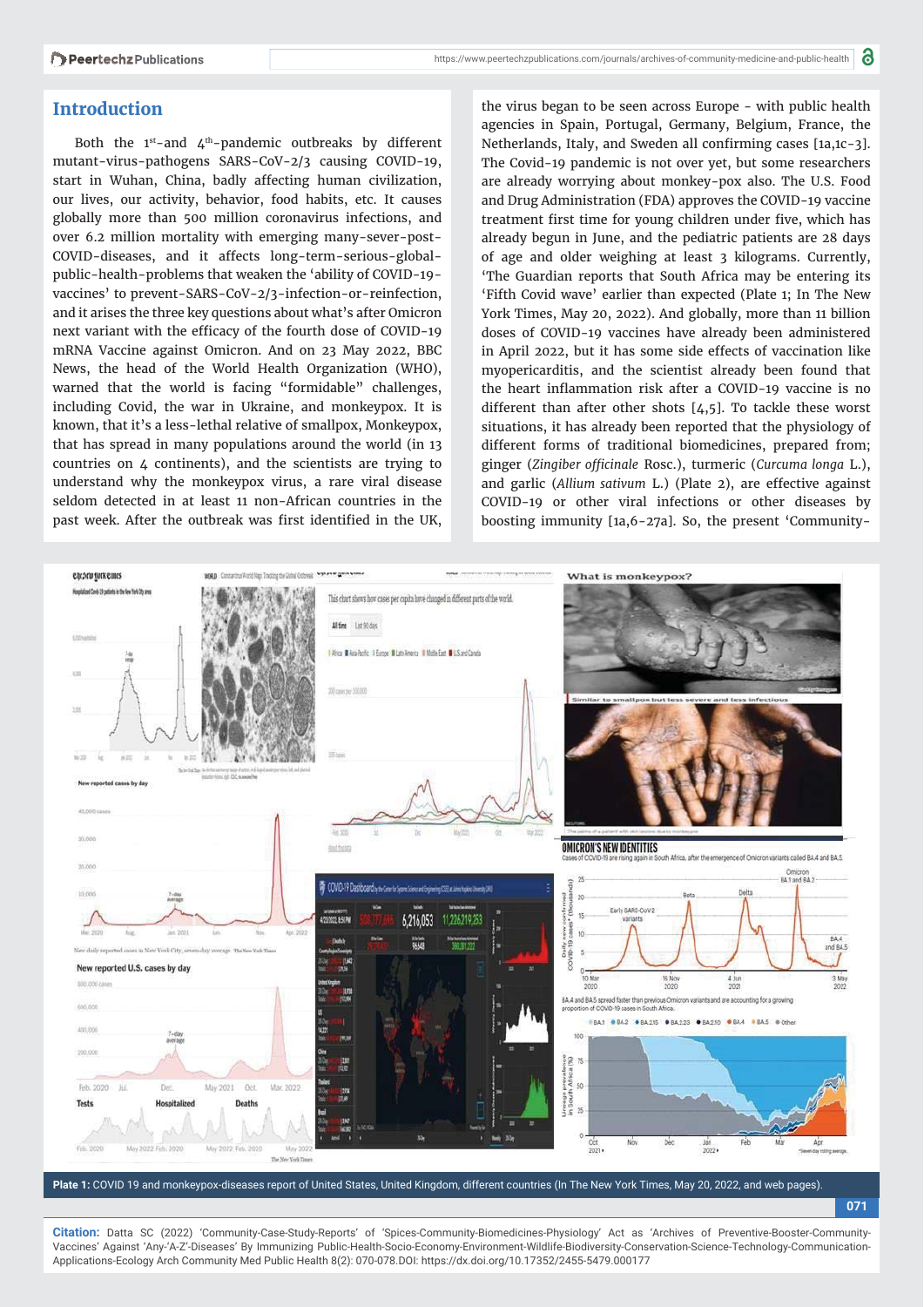

Plate 2: Following vaccination- and musk mandate-protocol in the community-and non-community-sample area of the Burdwan Municipality with the high-diluted 'Spices-Community-Biomedicines' community-treatments.

Treatments-Case-Study-Reports'(CTCSR) will require confirming proper COVID-booster-community-vaccinesdoses to prevent 'Omicron' like any-future-'A-to-Z'-diseases as early-as-possible, and it fulfills the main objectives of the current 'Community-Treatments-Case-Study-Reports' are to find out the most suitable 'Biomedicines-Vaccine'. Now the main objectives of the current 'Community-Treatments-Case-Study' show some typical individual-preventive-andtherapeutic measures of 'CTCSR' of COVID 19 patients treated with high-diluted 'Spices-Biomedicines-Extract', prepared by mixing; ginger, turmeric, and garlic.

# **Materials and methods**

Here, the manuscript entitled: Whole tumor volume based histogram analysis of ADC for differentiating between WHO grade II and III glioma focuses on the central idea of the manuscript [27b]. So, it will be more interesting if the author has taken care of ethical considerations while developing the manuscript as well as better understanding, and has suggested justifying the questionnaires given below:

## **Type of study**

This is not considered to be a 'Clinical Case Presentation'.

It is only **a** 'Community-Treatments-Case-Reports-Study' **following the "**Integrating Research into Community Practice -Toward Increased Diversity" [7-22,28-31].

## **Justification of 'Community-Treatments-Case-Reports-Study'**

It is the 'Community-Treatments-Case-Reports-Study' only because the "Clinical trials of drugs are usually described based on their phase, and the FDA typically requires Phase I, II, and III trials to be conducted to determine if the drug can be approved for use (vide https://www.fda.gov/patients/ learn-about-drug-and-device-approvals/drug-developmentprocess). It is notified in the "Drug Target Review-COVID-19 research hub, and NIH Clinical Alerts and Advisories / Disclaimer (vide https://www.nia.nih.gov/health/what-areclinical-trials-and-studies#four), the U.S. National Library of Medicine, ClinicalTrials.gov" [28-31]. This 'Community-Treatments-Case-Reports-Study'article aimed to explain the reasons why Asian spices including ginger etc., were considered special and valuable drugs with curative powers in Medieval Europe, and the spices are most widely and frequently used as medicine according to medieval medical textbooks, where the system fundamentally based on the humoral theory invented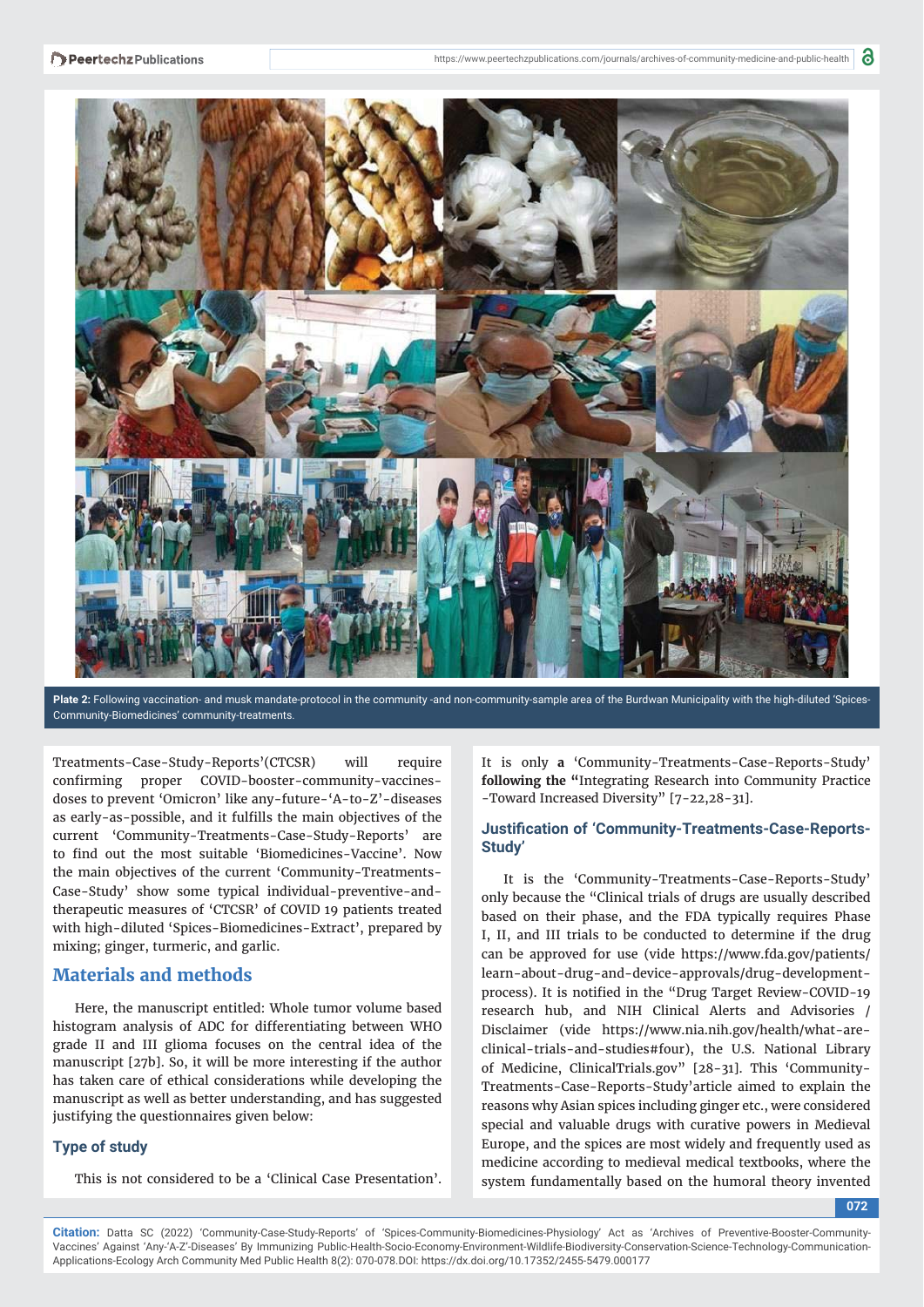by Hippocrates and Galen, and this theory was modified by Arab physicians and imported to Europe during the Middle Ages. Asian spices with hot and dry qualities were used to balance the cold and wet European diet, and dry qualities were employed to cure diverse diseases, particularly those caused by coldness and humidity. Europeans mystified oriental spices, with the belief that they have marvelous and mysterious healing powers. Such mystification was related to the terrestrial Paradise. They believed that the oriental spices were grown in Paradise which was located in the Far East and were brought to the Earthly world along the four rivers flowing from the Paradise [6].

### **Ethical considerations and consent form & IRB form**

The questions may arise regarding "There is no mention of the approval from an ethics committee and taking signed informed consents from participants before study initiation". So it is necessary to provide this information. It is reported, "In India over 3,000 years ago, Ginger, Garlic, and Turmeric formed the high-diluted 'Spices-Community-Biomedicines', primarily used as a culinary spice and traditional Indian ayurvedic medicine". The most important active ingredient in the case of 'Turmeric' is curcuminoids with effective doses is 500–2,000 mg of turmeric per day, often in the form of an extract with a curcumin concentration that is much higher than the amounts naturally occurring in foods, and the average Indian regular diet provides around 2,000–2,500 mg of turmeric (60–100 mg of curcumin) per day, and the same amount in extract form may pack up to 1,900–2,375 mg of curcumin [6,21,31]. And turmeric and conventionally formulated curcumin products are probably safe when taken orally or applied to the skin in the recommended amounts, and it's safe to use turmeric in amounts greater than those commonly found in food while breastfeeding also [21,31,32]. Here, the High-Diluted-Turmeric Extract (TE) or turmeric MT, prepared from the turmeric-rhizome, *Curcuma longa* L., or 'Spices-Community-Biomedicines' is used as communitybiomedicine@1-2mg in10-20 drops are mixed in cup (100ml-150ml) of drinkingwater per candidate, administered orally every-day in the early morning @once/day for thirty-days, in the 11-slam-area of Purba Bardhaman District. And the used doses are below the recommended doses. So, automatically it is no need for ethical approval or consideration for the permissible doses and safety concerns or any ethics committee and taking signed informed consent from participants before study initiation [6-22,31,32]. So, it is required "No consent form & IRB form (https://www. hhs.gov/ohrp/register-irbs-and-obtain-fwas/forms/irbregistration-form/index.html), as the study was conducted on humans" [7-22,28-32].

## **Community-Drug Preparation**

Community-Treatments-Drug Preparation, based on what? Is there any community trial of these-mixture? Is there any method of validation and development? Please see the specifying below-mentioned updated study reports for doubtclearance as follows:

The Community-Treatments-Drug Preparation, based on the "Preparation of Medicinal Plants: Basic Extraction

and Fractionation Procedures for Experimental Purposes, by Abubakar and Haque (2020)" [33].

- It is also mentioned in "Biomedical research in developing countries: Opportunities, methods, and challenges" [34].
- The Community-Treatments-Drug Preparation, based on, " Does Carica papaya leaf extract increase the platelet count? An experimental study in a murine model" [35].
- In the year 2022, Datta informs, "Immediate Apply 'Emergency-Oral-Vaccine' of 'Omicron' Enriched' 'Clinical-Global-HealthMedical-Research-Science-Technology-Communication-Application-Issue' [12]".
- In the Sarcouncil Journal of Applied Sciences, Datta (2022) mentions, "Immediate Apply 'Emergency-Oral-Vaccine' of 'Omicron' Enriched' 'Clinical-Global-HealthMedical-Research-Science-Technology-Communication-Application-Issue' [13]".
- Currently, Datta and Mukherjee (2022) inform, "Only Biomedicines-Meals (BM) Act as the 'Preventive-Immunity-Booster-Community-Vaccine (PIBCV)' Against 'Omicron' Enriching Global-Public-Health Forestry-Agriculture-Environment-Biodiversity-Wildlife-Conservation-Medical-Research-Science-Technology-Communication-Applications (GPHFAEBWCMRSTCA)?" [14].
- Recently, Datta (2022) says, "The Ginger-Biomedicines act as Preventive-Natural-Gifts against Omicron-Deltacron Rupacron-Futuracron-Like-Any-New-Variant': Advanced Clinical Toxicology Drug Discovery Agriculture Environment-Biodiversity-Wildlife-Conservation-Science-Technology-Communications-Innovations Socio-Economy-Issues" [15].
- In the journal of Pharmacy and Drug Innovations, Datta (2022) says, "Only Pharmacy-and-Drug-Innovations Can Steady-Reopen Different Research-Educational-Institutions Immunization Against 'Future A to Z Diseases': Advanced Scientific-Community-Global-Health-Ecology-Agriculture-Environment-Science-Technology-Communication-Applications-Socio-Economy" [16].
- Datta (2022) recently also informs, "Current Trends In Pharmacology and Clinical Trials with Ginger-Biomedicines Controlling 'Future A-Z Viral-Diseases'?  $[17]$ ".
- The "Reviews the Clinical Case Reports of Biomedicines Ginger Preventive Vaccines Against 'Omicron to Any Future X Disease' Improving BioMedical Health Physiology Research Science Technology Communication Environment Wildlife Biodiversity Conservation" was accepted in the International Journal of Clinical Case Reports and Reviews [18].

**073**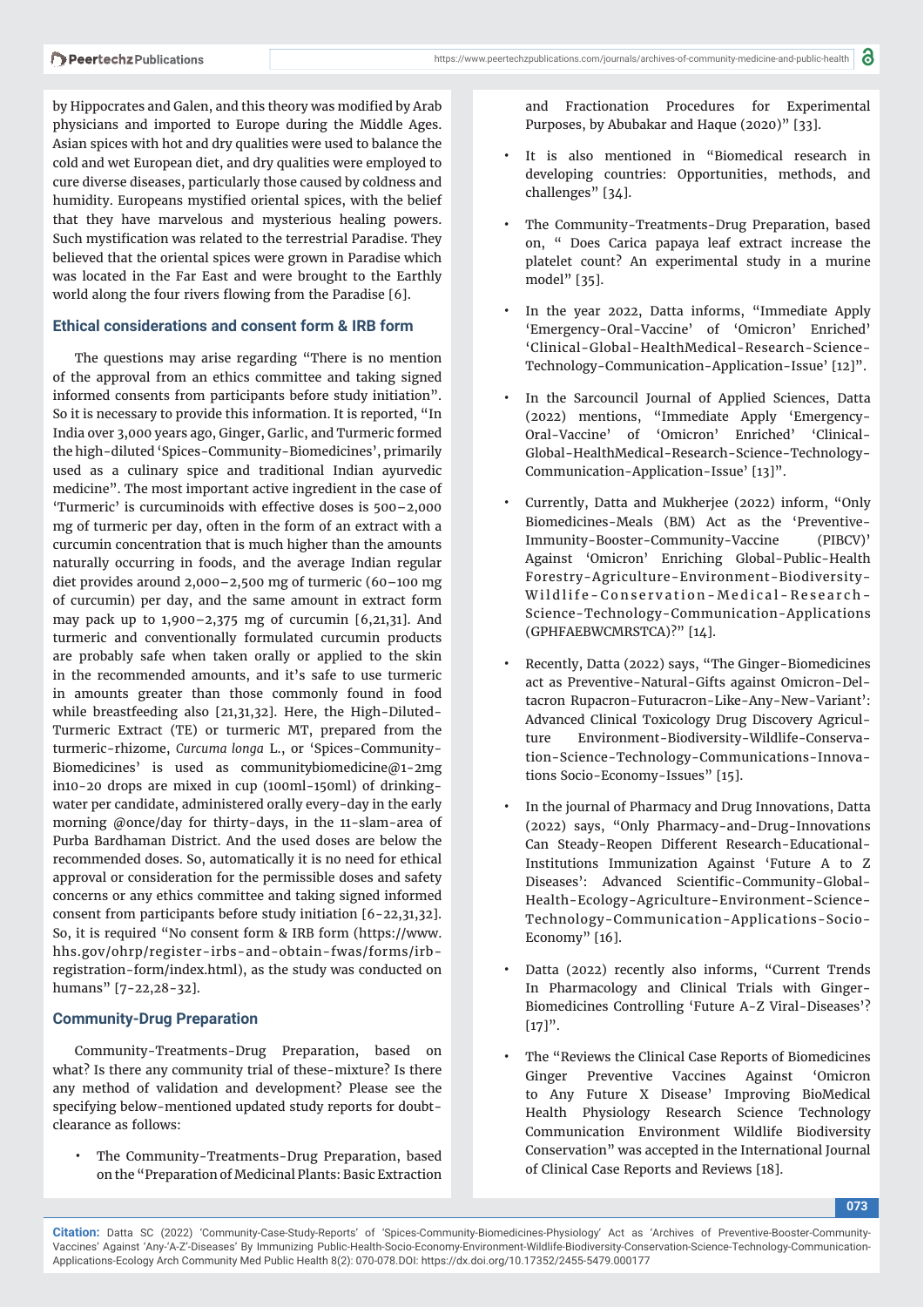- "Rupacron' Loveable of 'Omicron' Controlled by 'Ginger-Biomedicines' [19]" is the recent information.
- "The Clinical-Medical-Images-Physiology of Preventive-Biomedicines-Mixture-Case Reports Improved Medical-Research-Science-Technology-Communication-Biodiversity-Wildlife-Conservation-Issues" confirms in the Journal of Clinical and Medical Images, Case Reports [20].
- In this journal, Datta (2021) already informs, "High-Diluted-Biomedicines Turmeric Extract (TE) Act As Preventive Policy- Developer-Potential-21st-Century-Pandemic COVID 19 Vaccines: Achieved Community-Medicine-Public-Health-Ecology-Green-Socio-Economy-Welfare-Science-Innovations–Technology-Communication-Applications-Issues!" [21].
- Recently, in the International Journal of Family & Community Medicine, Datta and Datta (2022) note, "Biomedicines-Meal (BMM) and Ultra-High-Diluted-Biomedicines-Turmeric (UHDBMT) Treat as 'Community-Booster-Vaccine Standard-Model' (CBVSM), The 'God-Particle' (GP) of 'Future-X-Pandemic' (FXP): Enriched Family-Medicine-Agriculture-Environment-Science-Technology-Communication-Issues!" [22].

And recently another community case study reported 'Abstract' entitled "Traditional-High-Diluted-Spices-Community-Bio-Medicines-Physiology Prevent Future-'X'- Diseases Improving Herbal-Medicine-Natural-Therapies-Wildlife-Biodiversity-Conservations", has been accepted for the 'Key Note Presentation' in Scientific Webinar on "Evidence-Based Traditional Chinese Medicine (TCM), Scientific Sessions of Herbal Medicine, held on May 30, 2022". It is also noted, "In a Comparison of the Antioxidative and Anti-Diabetic Potential of Thermally Treated Garlic, Turmeric, and Ginger" [36].

## **Type of your ANOVA statistics**

Eminent bio-satiation and biologist cum educationalist, Dr. Tapan Mondal, Assistant Teacher in L.Sc., Ramnagar High School (HS), Purba Bardhaman, West Bengal, India, has followed here, the two ways of statistical analysis by the analysis of variance (ANOVA) with S.E. (Standard Error), critical analyzing the significant level P<0.01 (https://www. technologynetworks.com/informatics/articles/one-way-vstwo-way-anova-definition-differences-assumptions-andhypotheses-306553) were done [7-22,33-36].

## **Community-Treatments**

The oral-community-drugs-treatments were done with the fresh 10g mixture of spices  $\omega$  ratios; (Ginger + Garlic + Turmeric= 7:2:1) forming 'Spices-Community-Biomedicines-Extract' (SCBE) dissolving  $@$  5-10 drops in the 50ml-100ml (a half to a full cup) of moderately hot sterile-distilled-or puredrinking-water, preparing high-diluted-'Spices-Community-Biomedicines'[7-22].

#### **Community-Treatment Schedule**

The high-diluted-'Spices-Community-Biomedicines' were orally administered 3-5 times/day at an interval of 1- 2hrs, against naturally occurring coronavirus-2/3-infections-or reinfections, for 45-60 days, before-symptom-onset OR illnessonset (as a vaccine) OR onset-of-symptoms where patients in hospital-associated COVID-19 infections have been reported (clinical treatments), and the dose may be increased depending on the intensity of diseases in case of treatment advised by family-doctors [7-22].

#### **Community-Samples and area**

The community samples (Plate 2) were the different close related family members as samples of COVID-19 infected or reinfected of the Burdwan Municipality, Purba Bardhaman District, West Bengal, India, with ethical consideration and permission [7-22].

#### **Community-Treatments duration**

The duration of oral community treatments for all age groups was  $1<sup>st</sup>$ -December 2021 to  $1<sup>st</sup>$ -April 2022, and up-todate [7-22].

#### **Community-Doctors**

Two respected doctors; Dr. Dipanwita Malick, and Dr. Ranjan Mukherjee, Ex-District Coordinator of Sishu Sathi Scheme at Department of Health and Family Welfare, Purba Bardhaman, Burdwan-713102, West Bengal, India, and his recent designation: M. O., MHT, H. O. D., Cardiac care, RTC, Reader ( Pathology), MKHMCH (JKD), and Dr. Subhas Chandra Datta, team leader, and the assistance of the Burdwan Medical College and Hospital and Chief Medical Officer of the Hospital (BMCH and CMOH) who supplied rapid antigen kits and examined (Table 1). All the information was counted for statistical analysis by the analysis of variance (ANOVA, P < 0.01).

# **Community-Nomenclature of Familycron…Futurecron…. 'X'-cron…Nilocron…**

The 'Person' infected with 'Omicron' for long time, the combined-named is coined or termed as 'Personicrom' (Person + Omicron = Personicron) following the name 'Deltacron' (Delta + Omicron = Deltacron). So, Family + crone = Familycron, Rupa + Omicron = Rupacron, Bodhi + Omicron = Bodhicron, Radhes + Omicron= Radhacron, Pradip + Omicron = Pradipcron, Future + Omicron = Futurecron, 'X' + Omicron= 'X'-crone, and Nil (without infection) + Omicron = Nilocron, etc. are the combined-names [15-22].

## **Community-COVID Protocols**

The students, NGOs, and different volunteers organized many COVID-awareness virtual camps (VC) among the communities in different ways; using masks mandate (Plate 2), cleaning hands with soap, maintaining physical distance, and avoiding touching eyes-nose-mouth, etc. [37-39].

**074**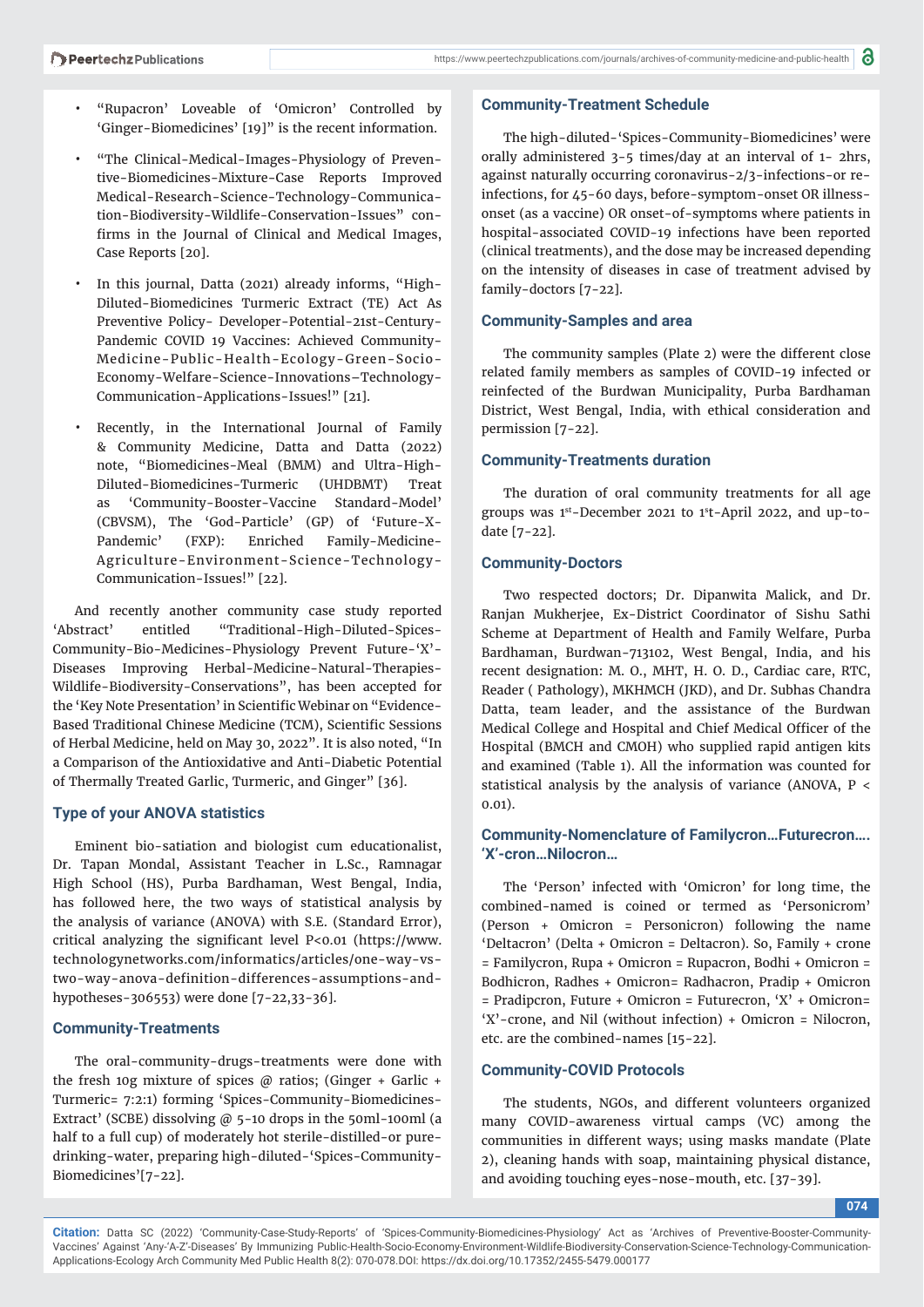**Table 1:** Community case study reports from high-diluted-biomedicines-'Spices-Community-Biomedicines-Extract'-treatments in the Burdwan Municipality.

| <b>Treated</b><br><b>Community</b><br><b>Case Study</b><br><b>Reports</b> | Duration of Community-Treatments: 1st-December 2021 to 1st-April 2022 & Up-to-Date Follow-Up; Sample Area: Burdwan Municipality                             |               |               |                              |               |                       |                                                                                                         |                                  |                                  |                                                   |                                   |                                 |                                                                                   |
|---------------------------------------------------------------------------|-------------------------------------------------------------------------------------------------------------------------------------------------------------|---------------|---------------|------------------------------|---------------|-----------------------|---------------------------------------------------------------------------------------------------------|----------------------------------|----------------------------------|---------------------------------------------------|-----------------------------------|---------------------------------|-----------------------------------------------------------------------------------|
|                                                                           | Family: Y, M & O                                                                                                                                            |               |               |                              |               | IT                    |                                                                                                         | <b>Remarks</b>                   |                                  |                                                   |                                   |                                 |                                                                                   |
|                                                                           |                                                                                                                                                             | Y             | M             | $\mathbf{o}$                 | No. of CP     |                       | <b>High-Diluted</b><br>Spices-<br><b>Community-</b><br><b>Biomedicines</b><br><b>Treatments</b><br>(OT) |                                  |                                  |                                                   |                                   |                                 | <b>Cure After</b>                                                                 |
|                                                                           | <b>Members</b><br>Number & Age<br>Range (Years)                                                                                                             | $1 - 29$      | $30 - 49$     | 50-99                        |               |                       |                                                                                                         | <b>COVID-</b><br><b>Positive</b> | <b>COVID-</b><br><b>Negative</b> | Long-<br><b>COVID</b><br>& Days<br><b>Prevail</b> | <b>COVID-</b><br><b>Mortality</b> | <b>Antibiotic</b><br><b>Use</b> | <b>Following</b><br><b>Drug</b><br><b>Schedule</b><br>(AI) & Days<br><b>Taken</b> |
| I-Rupacron                                                                | 5a±0.01 & 55-79                                                                                                                                             | $\mathbf 0$   | 0             | $5b \pm 0.01$                | $5b \pm 0.01$ | Nil                   | $4$ va $\pm$ 0.02                                                                                       | $1a \pm 0.01$                    | $4a \pm 0.02$                    | 1a±0.01 &<br>81d±0.01                             | Nil                               | Nil                             | 1a±0.01 & 15                                                                      |
| II-Bodhicron                                                              | 5a±0.01 & 22-80                                                                                                                                             | $1a \pm 0.01$ | Nil           | 4b ±0.02                     | 4b±0.02       | $1a \pm 0.01$         | $4a \pm 0.02$                                                                                           | $1a \pm 0.01$                    | $4a \pm 0.02$                    | Nil                                               | Nil                               | Nil                             | 1a±0.01 & 5                                                                       |
| $III - 'X' -$<br>Familycron                                               | 16±0.02 & 3-78                                                                                                                                              | $1a \pm 0.01$ | $5b \pm 0.01$ | $10d \pm 0.02$ 7c $\pm$ 0.01 |               | 16 <sub>b</sub> ±0.02 | Nil                                                                                                     | 16c±0.02                         | Nil                              | 7b±0.01&<br>70c±0.01                              | Nil                               | Nil                             | 16d ±0.02<br>& 5-8                                                                |
| $IV-$<br>Radhescron                                                       | 3a±0.01 & 2-39                                                                                                                                              | $1a \pm 0.01$ | $2a \pm 0.02$ | 0                            | $\Omega$      | Nil                   | $3a \pm 0.01$                                                                                           | 3b±0.01                          | $\Omega$                         | $1a \pm 0.0$ &<br>49b±0.01                        | Nil                               | Nil                             | 3b±0.01 &<br>$7 - 14$                                                             |
| V-'Y'-Nilcron                                                             | 16b±0.02 & 1-78                                                                                                                                             | $2a \pm 0.02$ | $6b + 0.02$   | $8c \pm 0.02$                | $1a \pm 0.01$ | Nil                   | 16b±0.02                                                                                                | $\mathbf 0$                      | 16b±0.02                         | Nil                                               | Nil                               | Nil                             | 16d±0.02 & 0                                                                      |
| $VI-Z'$ -<br>Futurecron                                                   | 4a±0.02 & 18-84                                                                                                                                             | $1a \pm 0.01$ | $2a \pm 0.02$ | $1a \pm 0.01$                | $1a \pm 0.01$ | Nil                   | $4a \pm 0.02$                                                                                           | 4b±0.01                          | Nil                              | <b>NA</b>                                         | Nil                               | Nil                             | 4b±0.02 &<br>$7 - 14$                                                             |
| Total<br>Treated<br>Study Report                                          | 49c±0.03 & 1-84 6b ±0.02 15c ±0.03 28e ±0.02 18d±0.02 17b±0.01                                                                                              |               |               |                              |               |                       | 31c±0.01                                                                                                |                                  | 25c±0.01 24b±0.02                | $9c \pm 0.01$ &<br>34a±0.02                       | Nil                               | Nil                             | 7c±0.01 &<br>$0 - 15$                                                             |
| <b>Total Control</b><br>Study Report                                      | 108d±0.04 & 1-99 18c ±0.01 26d ±0.04 56f ±0.02 49e± 0.03 91c±0.03                                                                                           |               |               |                              |               |                       | Nil                                                                                                     | 75d±0.03                         | Nil                              | 33d±0.1&<br>80d±0.04                              | $3a \pm 0.01$                     | 100a±0.04                       | 98e±0.04 &<br>$7 - 14$                                                            |
|                                                                           | V-Voung M-Middle and O-Old No - Number CD-Comorbid Patients IT, Infection Refere Treatments OT, Oral Treatments and ALAfter Infection. All the columns were |               |               |                              |               |                       |                                                                                                         |                                  |                                  |                                                   |                                   |                                 |                                                                                   |

1. No.- Number, CP-Comorbid Patients, IT- Infection Before Treatments, OT- Oral Treatments, and AI-After Infection. All the columns were counted for statistical analysis by the analysis of variance (ANOVA, P<0.01).

#### **Community-Study-Reports Record**

All the community-study samples were collected by Dr. S. C. Datta from the Hon'ble treating doctors with the help of students, communities, and NGOs, and all the data were also tried to clarify Dr. Datta [37-39].

# **Community-Science Technology Communication Applications Issues (STCAI)**

The different students, NGO-Burdwan Green Haunter, and Students' Goal with the different communities, scholars, researchers, artists, teachers, staff, community, photographers, different scientists, academicians, clinicians, administrators, institutions, farmers, media personnel, visitors making the news and published in different medical journals [7-22,37-40].

#### **Community-Case-Study-Reports-Presentation**

Table 1 showed the presentation of community-casestudy- reports from high-diluted-biomedicines-'Spices-Community-Biomedicines'treatments in the Burdwan Municipality (Plate 1).

i. **Rupacron Community-Case-Study-Report:** In the 'Rupacron' (Rupa + Omicron) case report; all the 5comorbid-member-family with 55-79 years, with diabetes, hypertension, heart, UTI, and cancer patients were regularly followed 'Oral Clinical Treatments' with the high-diluted 'Spices-Community-Biomedicines', except 'Rupa', showing no COVID-19. But the 50 years old severe comorbid patient, 'Rupa' was rarely administered 'Oral Clinical Treatments', suffering in 'Long-COVID-19' named 'Rupacron' with anosmia for 5-day only, prevailing up to 80 days with many side effects. And from the 'Day-81' she habituated to

following a drug schedule curing of long-COVID-19 within 15 days (Table 1).

- ii. **Bodhicron Community-Case-Study-Report:** In the 'Bodhicron' (Bodhi + Omicron) case report; the 5 member-family with 22-80 years, with comorbid patients, were regularly followed 'Oral Clinical Treatments' with the high-diluted 'Spices-Community-Biomedicines' except 'Bodhi', showing no COVID-19. But 22 years aged 'Bodhi' healthy young did not administer any 'Oral Clinical Treatments', suffering in more or less asymptomatic-'COVID-19 with a slightcold attack with mild-runny-nose irritation. And after following the high-diluted 'Spices-Community-Biomedicines' schedule, the mutant-'Bodhicron' were left away within five days (Table 1).
- iii. **'X'-Familycron Community-Case-Study-Report:** In a very large 16-membered family; ages ranging from 3years to 78 years, all were suffering from COVID-19 with mild cold and cough with a mild runny nose and were started to the high-diluted 'Spices-Community-Biomedicines' schedule, and all were cured of COVID-19 within 5-8 days (Table 1).
- iv. **Radhescron Community-Case-Study-Report:** In a very small 3member-family; ages ranging from 2 years to 39 years, all members were suffering from COVID-19 with severe cold and cough with mild-runny-nose, but the Radesh had been suffering in severe long-'COVID-19' for 11 days, named 'Radhescron' with anosmia, and then all member was started to follow the high-diluted 'Spices-Community-Biomedicines' schedule, and all were cured of COVID-19 within 7-14 days (Table 1).

v. **'Y'-Nilcron Community-Case-Study-Report:** In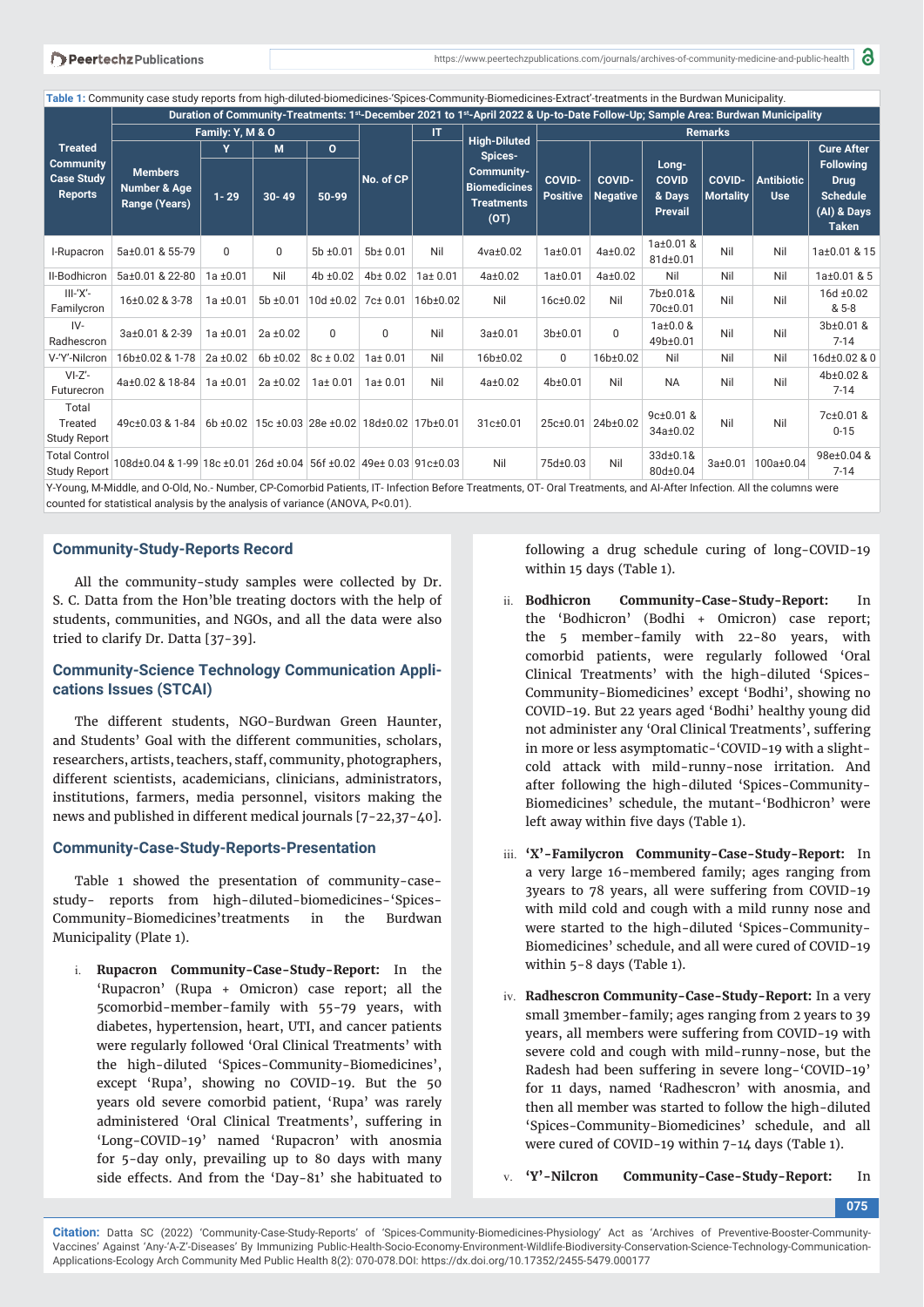another 16-member big-healthy-family; ages ranges from 1year year to seventy-eight years, and the 78 aged mother was comorbidity-patient, was regularly followed the high-diluted 'Spices-Community-Biomedicines' schedule, showing no COVID-19 till date (Table 1).

vi. **'Z'-Futurecron Community-Case-Study-Report:** In the 4 membered-family; ages ranging from 18 years to 84 years with a comorbidity-patient, did not follow the high-diluted 'Spices-Community-Biomedicines' schedule, showing all COVID-19 positive, suffering in severe long-COVID-19, and then all were started to follow regularly with the high-diluted 'Spices-Community-Biomedicines' schedule, and all were cured of COVID-19 within 7-14 days (Table 1).

## **Control Community-Case-Study-Reports**

In the Burdwan Municipality, the 20 healthy families with 108 members from 1 year to 99 years, did not follow the high-diluted 'Spices-Community-Biomedicines' schedule, with mask mandate, and they were considered as 'Control Family' for the 'Control Clinical Case Report', where 10% were symptomatic COVID-19 with 2% mortality of the comorbiditypatients, and the 32% were suffering mild, and the rest 58% were asymptomatic with Long-COVID-19. And 98% were cured after taking antibiotics with cover doses advised by specialist doctors (Table 1).

# **Results**

The combined present-oral-community-treatmentscase-study-reports of 'Spices-Community-Biomedicines-Physiology' are very-much-effective in controlling-diseasesby-boosting-natural-immunity-against coronavirus-2/3 with no side effects among the students and their parent'scommunity (Table 1).

# **Discussion**

In the recent oral community-treatments-case-studyreports, all the 6-clinical treated-family (Plate 2) of all the ages with -community-treatments-case-study-reports from highdiluted-biomedicines-'Spices-Community-Biomedicines' treatments in the Burdwan Municipality against COVID-19 showed us a 'preventive biomedicines' or were the absolute recovery only in-home quarantine (Table 1) due to treatment with the preventive–-'Spices-Community-Biomedicines-Exrract' on family against COVID-19, because the high-dilutedbiomedicines-'Spices-Community-Biomedicines-Extract' contains many different bioactive effective phytoconstituents or compounds that provided booster immunity or innate immunity preventing many diseases also like analgesic, diuretic, antifungal, vermifuge, antiulcer, laxative, antiviral, asthma, ulcers, diarrhea, swelling of the mouth or throat, and high cholesterol and hypertension, hepatoprotective and antioxidant activities [2,6-27a,30-36,41]. And these were the main reasons that all the clinically treated treatments age groups, 1year to 90 years' showed absolute recovery only inhome isolation or home quarantines where they were active or passive infection or reinfection occurred after preventive— 'Spices-Community-Biomedicines' (Table 1). And it may develop the blueprint with the help of 'Students-NGO-Model etc., for potential diagnostics, booster-'Spices-Community-Biomedicines-Extract'-vaccines, and therapeutics against novel coronavirus-2 or omicron or any kinds of future 'X' disease [30-40]. For these reasons, the family, ages range from one year to eight-four years suffering from COVID-19 with mild cold and cough, and were started to use the highdiluted-'Spices-Community-Biomedicines--Extract' (Table 1)-drug schedule with the 'Mask mandate', all were cured of COVID-19 within 5-15 days only [30-36]. Whereas the total-study-reports 'Control Family' for the 'Non- totalcase-study-reports-presentations'(Table 1), where 10% were symptomatic COVID-19 with 2% mortality of the comorbiditypatients, and the 32% were suffering mild, and the rest 58% were asymptomatic with Long-COVID-19. And 98% were cured after taking antibiotics within 7-14 days after taking the 'antibiotic cover dose' (Table 1) advised by specialist clinical physicians and doctors [7-22, 30-36].

And the potential old-traditional cost-effective sideeffect-free environment-friendly easily prepare-able easilymanufacture-able equitable-marketable easily-available and supply-able, the best quality-nanoparticles-biomedical–- 'Spices-Community-Biomedicines' at extremely low doses, "From Vaccine-Nationalism-to-Vaccine-Equity— Finding a Path-Forward", and it will resist COVID vaccine hesitancy against new variants, the 'Omicron' that has long been recognized as a problem in high- and middle-income nations of the world's poorest countries, lack of access to vaccines [1- 3,7-22,30-36,42]. And the high-diluted -'Spices-Community-Biomedicines-Extract' will be the 'Universal Future Diseases Model' like "Only wildlife conservation may be future omicronlike-preventive-epidemic-covid-19-model enriched forestryhorticulture-agriculture-environment-health-biodiversity science-technology-communication-application-issues"  $[30-36,40]$ , and OR it was confirmed once again from the "'Community-Case-Study-Reports' of 'Spices-Community-Biomedicines-Physiology' Act as Archives of 'Preventive-Booster-Community-Vaccines' Against 'Any-'A-to-Z'- Diseases' By Immunizing Public-Health-Socio-Economy-Environment-Wildlife-Biodiversity-Conservation-Science-Technology-Communication-Applications-Ecology". And the researchers or scientists should not fear growing COVID vaccine hesitancy in developing nations for the "Vaccine equity: there is no time to waste, and immediately apply against Monkeypoxdisease" [1a-1c,42,43].

## **Study limitations**

Very negligible limitations were seen during this "'Community-Case-Study-Reports' of high-diluted-'Spices-Community-Biomedicines-Physiology' regarding biomedicine-extract availability, preparation, consumption, and data collection. It should be noted for more success; study design, skills- procedures, sampling, availability of more population, communitytrial and error, missing-data-records, statistical-data-limi-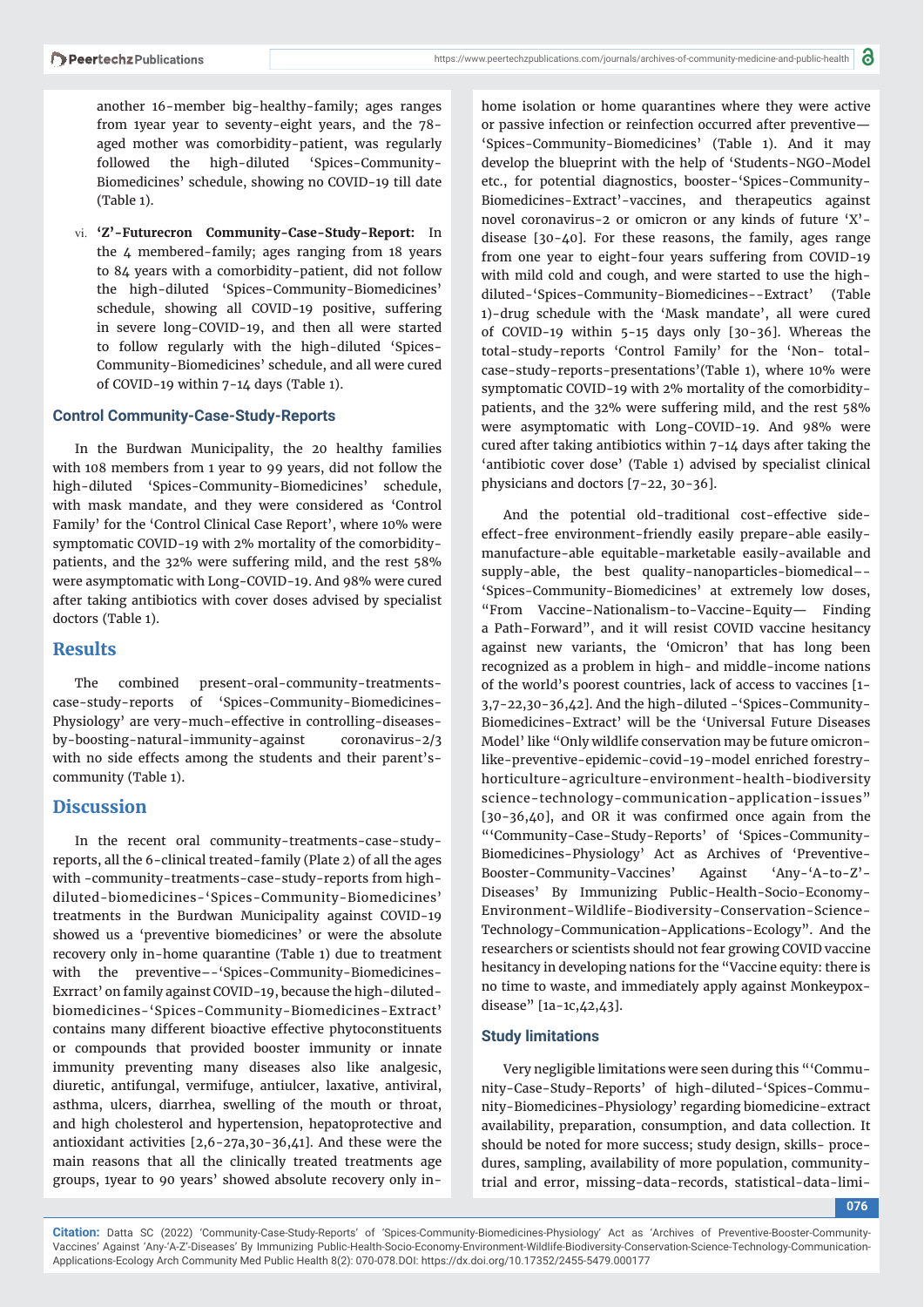tations, missing-findings, all-time observations, collection of good quality data, and at last good humanity for all.

#### **Future prospects**

It is already found the 'Omicron or other viral diseases' from this 'Community-Case-Study-Reports' with the high-diluted- 'Spices-Community-Biomedicines-Extract-Physiology', should be focused on the novel and significant ideas for the 'Future Research' distributing equally and preventing shortfalls and global crisis, and oath ourselves "Vaccine equity and there is no time to waste" [43]. Soon, it may be used as different ultra-high-diluted forms of 'Spices-Community-Biomedicines-Physiology' for the 'Future-Universal-Preventive-Emergency-Pandemic-Vaccine' against any future diseases, including the recent 'Monkeypox outbreak' with allround development [1a,1c,7-22,30-36].

#### **Conclusion**

In the present "Community-Treatments-Case-Study-Reports of the Spices-Community-Biomedicines-Physiology" were done with the mixture of spices; Ginger, Garlic, and Turmeric forming the high-diluted 'Spices-Community-Biomedicines' dissolving @ 5-10 drops / 50ml-100ml (a half to a full cup) of moderately hot drinking water, orally administered  $@$  3-5 times/day at an interval of 1- 2hrs, against naturally occurring coronavirus-infections-or reinfections, for 45-60 days, before-symptom-onset OR illnessonset (as a vaccine). The high-diluted-'Spices-Community-Biomedicines-Physiology' is very-much-effective again in controlling diseases by boosting natural immunity against coronavirus-2/3 with no side effects among the students and their parent's community. And the present "present "Community-Treatments-Case-Study-Reports of Spices-Community-Biomedicines-Physiology Act as Archives of Preventive-Booster-Community-Vaccines Against Omicron-Like-Any-'A-to-Z'-Diseases By Immunizing Public-Health-Socio-Economy-Environment-Wildlife-Biodiversity-Conservation-Science-Technology-Communication-Applications-Ecology-Retaining-the-World-in-Old-Forms Again". And only 'Archives-community-biomedicinesphysiology' may save the world even recent 'Monkeypoxdiseases' also.

## **Acknowledgment**

I am thankful to the; eminent bio-satiation and biologist cum educationalist, Dr. Tapan Mondal, Assistant Teacher in L.Sc., Ramnagar High School (HS), Purba Bardhaman, West Bengal, India, for statistic calculation, and eminent educationist Sri Tapaprakash Bhattacharya for inspiration and guidance. I express my deep gratitude to Mr. Rakesh Khan, M.A., B.Ed., (Gold Medalist), Secretary, and Mr. Subhendu Bose, President with all Young Green-Members of the International NGO named Burdwan Green Haunter and Students' Goal for arranging several awareness programmed on COVID-19 with Health Care, Biomedicines, Nutritious Food, Vaccination, Agriculture, Biodiversity Conservation and Enriching Science and Technology Communication Economy Application Issues.

Last but not the least; I am thankful to the eminent Senior Consultant Physician, Dr. Ranjan Mukherjee, M.B.B.S., M.D., Ex-District Coordinator, and his recent designation: M. O., MHT, H. O. D., Cardiac care, RTC, Reader ( Pathology), MKHMCH (JKD), and Dr. Dipanitwa Malik, M.B.B.S. of Sishu Sathi Scheme at Department of Health and Family Welfare, India for inspiration and guidance.

#### **References**

1. Karimi M, Gholami-Ahangaran MA. Brief Report on Current Evidence of Traditional Chinese Medicine in the Treatment of Patients Infected with SARS-CoV-2. Plant Biotechnol Persa. 2021; 3(1): 34-36.

 b) Kozlov M. Monkeypox goes global: why scientists are on alert. Nature News. 2022.

 c) Cohen J. Monkeypox outbreak questions intensify as cases soar. Science. 2022.

- 2. Ledford H. The next variant: three key questions about what's after Omicron. Nature. 2022 Mar;603(7900):212-213. doi: 10.1038/d41586-022-00510-y. PMID: 35228738.
- 3. Regev-Yochay G, Gonen T, Gilboa M, Mandelboim M, Indenbaum V, Amit S, Meltzer L, Asraf K, Cohen C, Fluss R, Biber A, Nemet I, Kliker L, Joseph G, Doolman R, Mendelson E, Freedman LS, Harats D, Kreiss Y, Lustig Y. Efficacy of a Fourth Dose of Covid-19 mRNA Vaccine against Omicron. N Engl J Med. 2022 Apr 7;386(14):1377-1380. doi: 10.1056/NEJMc2202542. Epub 2022 Mar 16. PMID: 35297591; PMCID: PMC9006792.
- 4. Johns Hopkins University. COVID-19 dashboard by the Center for Systems Science and Engineering. 2022.
- 5. Ling RR, Ramanathan K, Tan FL, Tai BC, Somani J, Fisher D, MacLaren G. Myopericarditis following COVID-19 vaccination and non-COVID-19 vaccination: a systematic review and meta-analysis. Lancet Respir Med. 2022 Apr 11:S2213-2600(22)00059-5. doi: 10.1016/S2213-2600(22)00059-5. Epub ahead of print. Erratum in: Lancet Respir Med. 2022 May 10;: PMID: 35421376; PMCID: PMC9000914.
- 6. Nam JK. Medieval European medicine and Asian spices. Uisahak. 2014 Aug;23(2):319-42. doi: 10.13081/kjmh.2014.23.319. PMID: 25223223.
- 7. Datta SC, Mukherjee R. High-Diluted-Potential-Internal-Biomedicines Zingiber officinale Extract Prevent 21st-Century Pandemic: Enriched Drugs Health Socio-Economy! United Journal of Internal Medicine. 2021; 1(3): 1-4.
- 8. Datta SC. Vaccine-Passport Bio-Medicinal-Meals Prevent Reinfection-Coronavirus-2: Improved Global-Health-Clinical-Drug-Discovery-Education-Research Socio-Economy-Science-Technology-Communication-Application! Aditum J Clin Biomed Res. 2021; 2(3):1-7.
- 9. Datta SC. Sustainable Reopening of School Preventing Reinfection-Coronavirus 2 in New-Normal by Vaccine-Nationalism-Equity-Passport with Ginger-Drinks-Bio-Medicinal-Mid-Day-Meals! International Journal of Research-Granthaalayah. 2021; 9(5):165-170.
- 10. Datta SC. Dinna Nath Das-Middle English School and –Dispensary Act As a Model: The 21st-Century-Coronavirus-2 Resistance-Futuristic-Common-Ecofriendly-Complex-Green-Digital-School-Health-Ecosystem by Bio-Medicine-Vaccine-Nationalism-Equity-Passport. SunText Rev Arts Social Sci. 2021; 2(1):117-224.
- 11. Datta SC. High-Diluted Pharmacological-Potential Biomedicines Prevent 21st Century COVID-19 Like Pandemic: Improved Drugs-Research Biodiversity Agriculture Socio-Economy. American J Pharmacol. 2021; 4(1): 1031.
- 12. Datta SC. Immediate Apply 'Emergency-Oral-Vaccine' of 'Omicron' Enriched' 'Cilinical-Global-HealthMedical-Research-Science-Technology-Communication-Application-Issue'. Sci Res J Appl Sci 2022; 2(1):12-23.

**077**